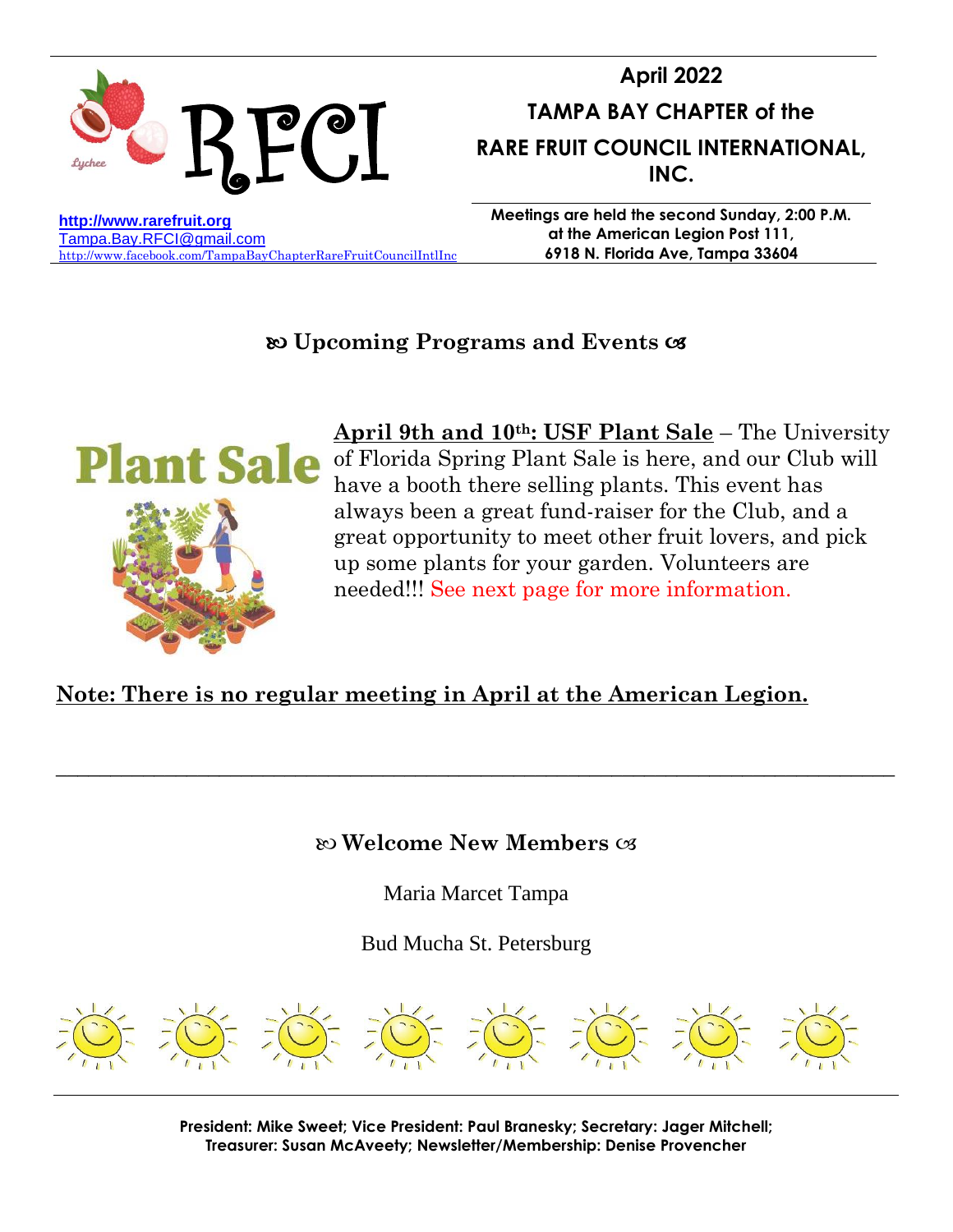# **More information on the plant sale:**

**Volunteers are needed!!** 

**Friday October 8th** - Please arrive at the USF Gardens for 1:00pm to help set up our booth. We need help with unloading and inventory of incoming plants, setting up tables, installing the canopy and fence, as well as the Club's beautiful display and sign.

\_\_\_\_\_\_\_\_\_\_\_\_\_\_\_\_\_\_\_\_\_\_\_\_\_\_\_\_\_\_\_\_\_\_\_\_\_\_\_\_\_\_\_\_\_\_\_\_\_\_\_\_\_\_\_\_\_\_\_\_\_\_\_\_\_\_\_\_\_\_\_\_\_\_\_\_\_\_\_\_\_\_\_\_\_\_\_

**Saturday October 9th , and Sunday October 10th , please arrive early, before the 9am opening time, to ensure everything is ready for the sale. During the sale hours,** help is needed to assist in sales, answering questions, manning the new membership table, manning the display, selling juice, and just chatting with customers.

**Sunday October 10th**, help is needed to dismantle the set-up, load the trailer, inventory remaining plants, and clean up the area.

After the sale, all remaining plants will be available to members who helped at the sale at a discounted price. Those who volunteer both days get a free shirt!

**Note:** If you are selling plants, remember – no citrus – they must be plants that you grew on your own. All plants must be correctly identified and labeled including price. Cultural information is very helpful to buyers.

If you sell, you must plan on staying at the sale for the entire two days to answer questions about your plants.

Remember to please price your plants accordingly, as 10% of the sale price goes to the Club, and 20% to USF.

If you arrive at the Plant Sale for volunteering, and need verification to gain entry at the gate, please call Paul Branesky at his cell phone, 727-515-6073. Please make sure you have this number with you.

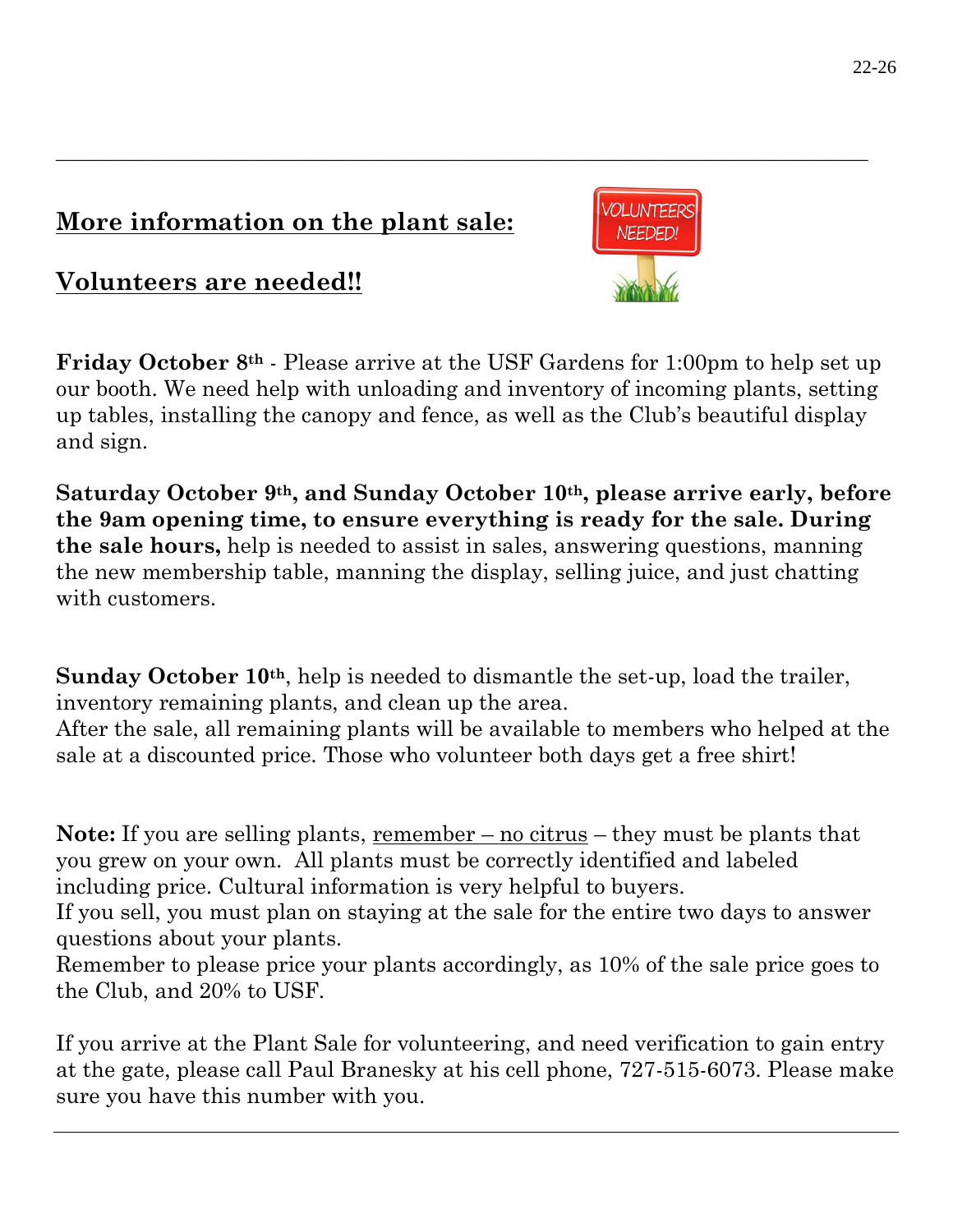### **Experiences and Experiments with Fruit**



### **Steve Curcura**

At the March meeting, Steve Curcura of Fruitscapes Nursery in Bokeelia, Florida spoke about his favorite fruits, many worldly searches for new varieties, and the trials and tribulations of trying new plants in the Bokeelia climate.

Steve has been fascinated with all things fruit since he was very young, and this interest has taken him to many exciting places, to experience a wide variety of cultures, and learn about the history of fruits, and how breeding and selection has resulted in many of our favorite fruits today.

Much of what we enjoy today when we bite into that large juicy piece of fruit is the result of much selection, hybridizing,and crossing to bring out the most desirable characterstics. Humans have been engaged in this process for over 10,000 years. There is evidence of specialized breeding of figs that goes back 11,000 years, apples – 10,000 years, and mangoes for 5,000 years.

The complex process to develop fruit with desirable characteristics is a very long process, waiting many years for fruit from trees grown from seed, often 8-10 years. There are good and bad results.

Some plants, such as mangoes have the capability to create a new variety with each and every seed. The resulting plant from any given mango seed will be uniquely genetically different, so the fruit resulting can be a surprise.

Other fruits, such as lychee are very difficult to hybrydize from seed. Grafting is the best option to preserve a tree with desirable characteristics.

One experiment Steve did with lychees went horribly wrong. After waiting an excruciating 8 years for fruit, the resulting fruit were terribly sour. The entire 80 tree experiment was a failure.

Cacao has proven to be an interesting and successful experiment for Steve. His trees are now producing a rainbow of colored fruits in the tropical weather of Pine Island.

But, some fruits do not like Pine Island weather, such as the Pawpaw. This incredible delicious native member of the Annona family must have some cool hours to produce fruit, and just are not happy that far south in Florida.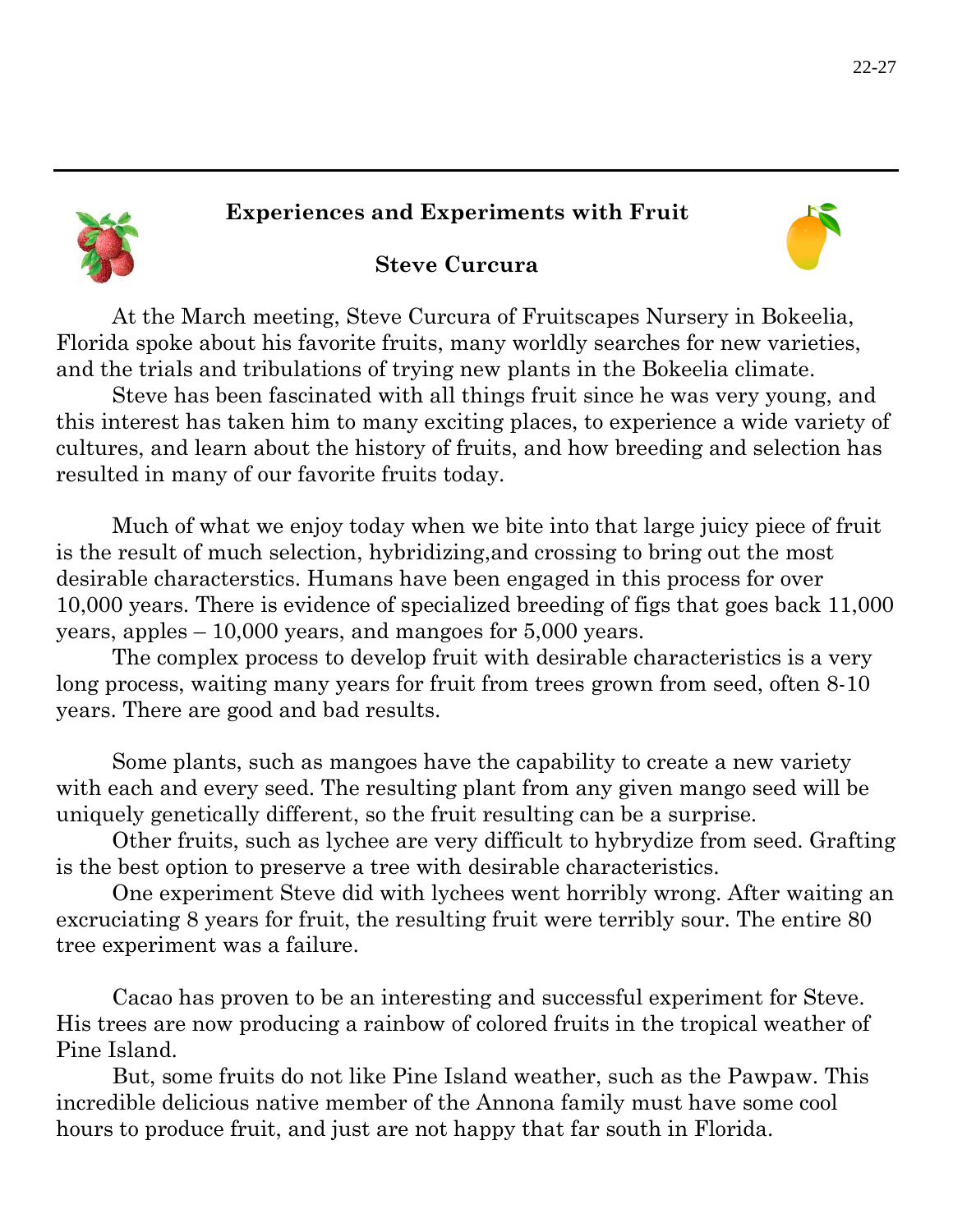Steve is sure to continue trekking through jungles, experiencing cultural uses of fruits, and bringing home new ideas to experiment with here in Florida.

If you would like to visit Fruitscapes, stop by and say hello to Steve, and his partner Jesse Avalos, and of course get some fresh fruit or trees, here is the website: <https://fruitscapesllc.com/>



Contact information:

[Fruitscapesmcc@gmail.com](mailto:Fruitscapesmcc@gmail.com)

12870 Stringfellow Road, Bokeelia, Florida 33922

(239) 218-2848

\_\_\_\_\_\_\_\_\_\_\_\_\_\_\_\_\_\_\_\_\_\_\_\_\_\_\_\_\_\_\_\_\_\_\_\_\_\_\_\_\_\_\_\_\_\_\_\_\_\_\_\_\_\_\_\_\_\_\_\_\_\_\_\_\_\_\_\_\_\_\_\_\_\_\_\_\_\_\_\_\_\_\_\_\_\_\_\_\_

Tom Shaefer (L), speaker Steve Curcura, and Paul Branesky (R) making sure all the equipment is ready for the meeting. Photo: George Campani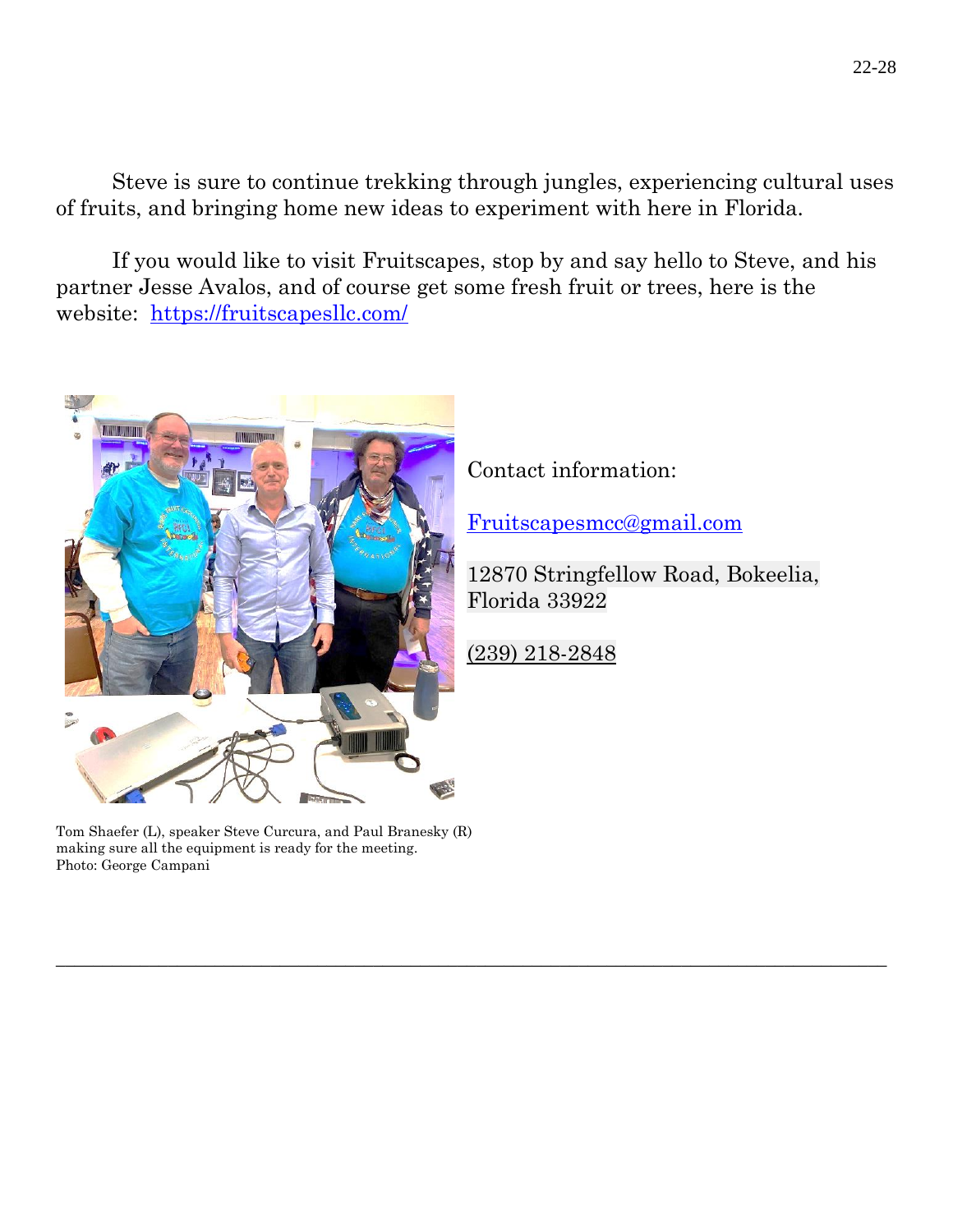### **What's Happening**

**by Paul Zmoda**

That's right!!! Thirty years of monthly newsletter articles without missing a deadline. I hope my readers have stayed informed and entertained.

The January freeze was pretty bad here – lots of damage still being assessed. Our grafted Black Sapote gave us its only fruit and it was quite tasty, not quite chocolate, but a pleasant facsimile of raw brownie dough.



I finally got around to starting a batch of white wine from the grapes harvested in July and stored in a freezer. Two gallons are perking away under air locks.

Our poor soursop tree was finally returned to the outdoors after spending the winter inside our laundry room. It suffered from infestations of mealy bugs, spider mites and scale insects, but was still able to deliver a nice, two pound fruit that was turned into delicious ice cream by Luisa.

My persimmon rootstock began to push new growth, so I got to grafting with all the budwood I had saved from our trees while pruning.

A wagon full of freshly grafted persimmons. Photo Paul Zmoda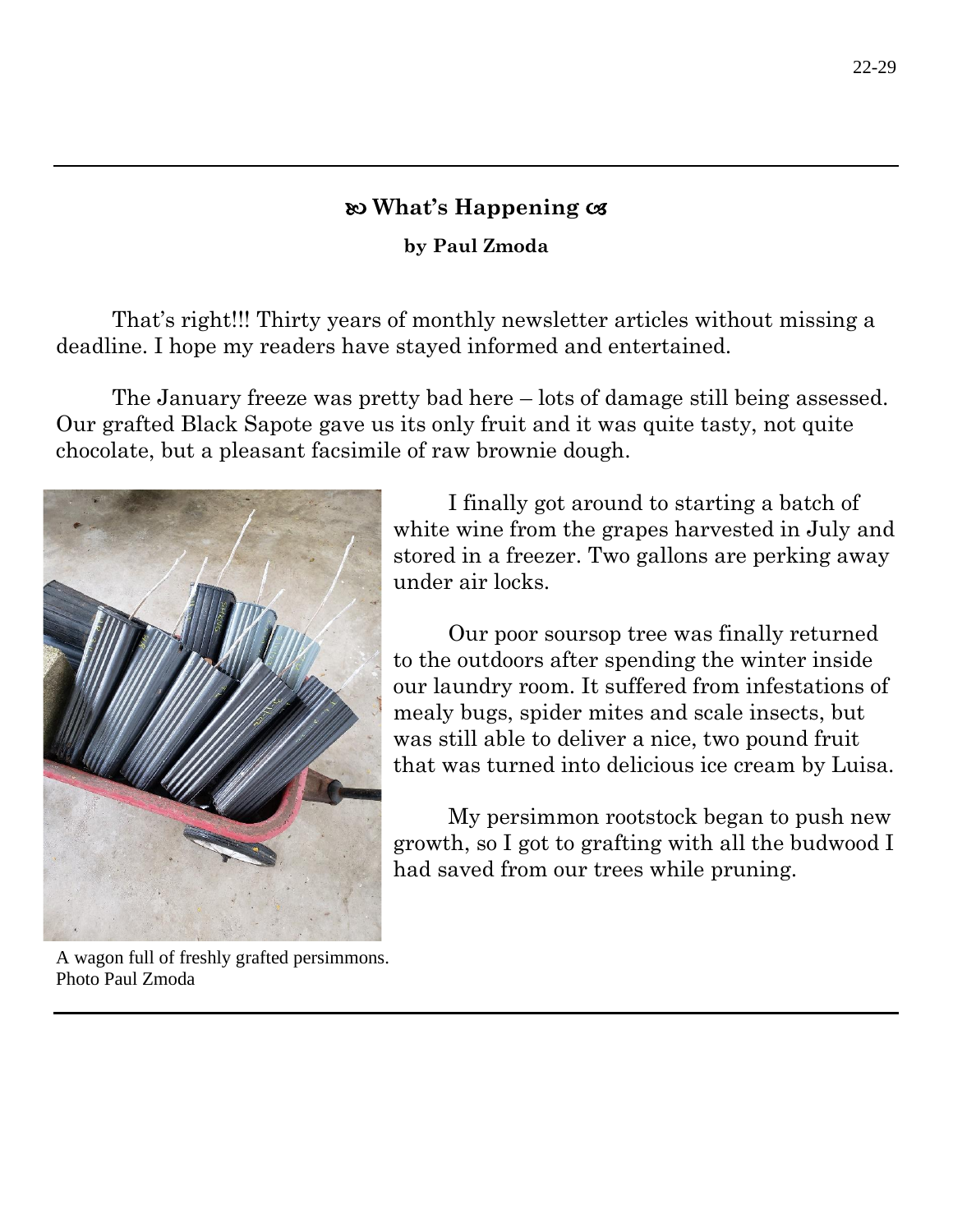# Photos at the meeting by George Campani





Plenty of plants for the raffle Plenty of seeds for members

Thank you to Michelle and Madison James who rescued hundreds of cuttings from John Starnes roses before the burned home was razed. They took cuttings and dipped them in rooting hormone and then planted them in a mixture of compost with perlite. Then they watered them well and often. Once they took off, they got planted up into one gallon pots and after that they started to fertilize them with an organic 5-6-6. John Starnes favorite was Mills Magic for roses. The roses were brought to the March meeting and shared with members. For more information on John Starnes, recall the December 2020 newsletter.



Plenty of food at the buffet table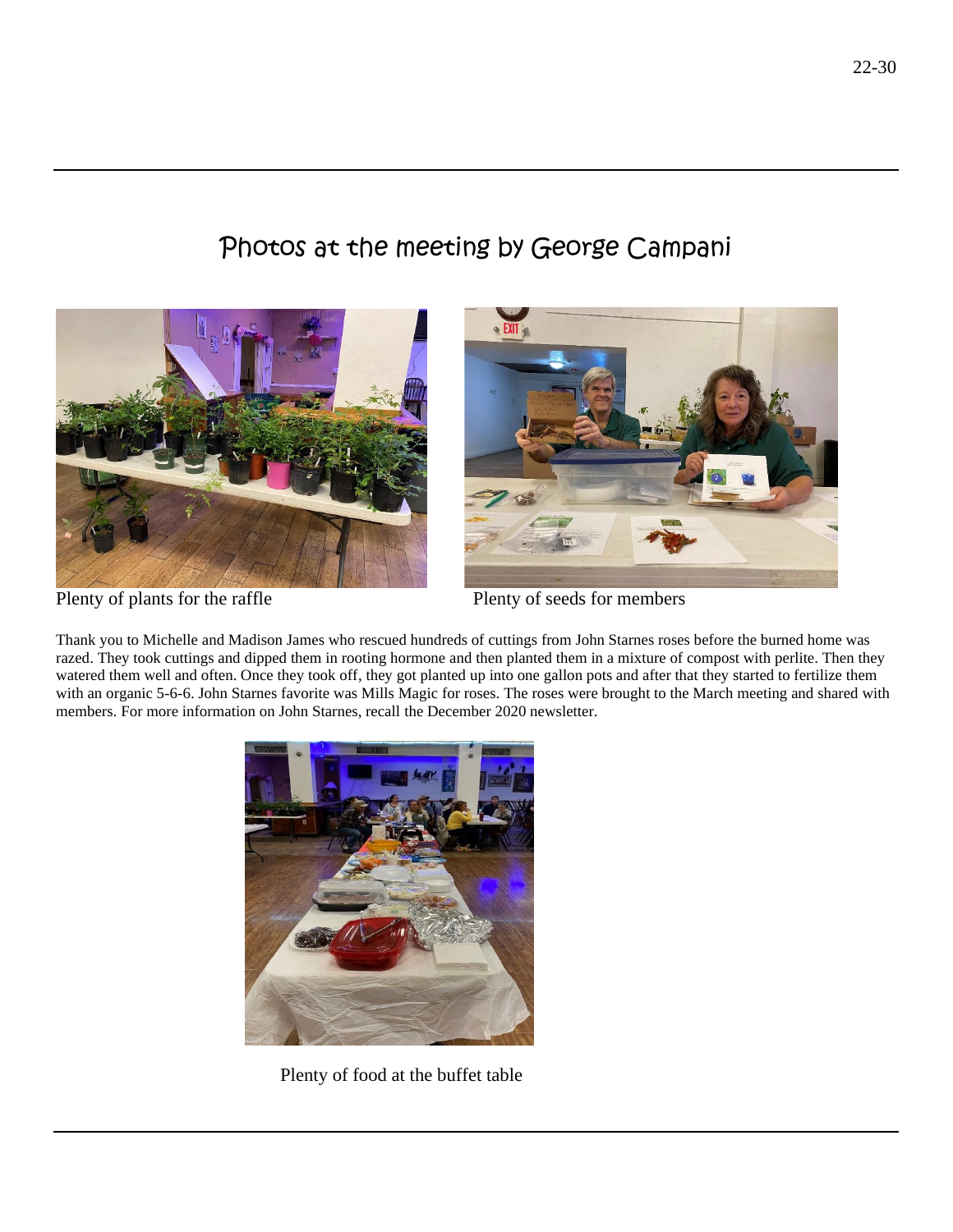#### **Club Notes**

**------------------------------------------------------------------------------------------------------------------------------------**

Contributing to the newsletter is a great way to share what you are doing in your garden with other members, learn what other members are growing, and get your questions answered. Your submissions for the newsletter, pictures, notes of interest, events, tips, recipes, questions, etc. are especially needed - please send them to [bdprovencher@tampabay.rr.com](mailto:bdprovencher@tampabay.rr.com)  Submissions for the next newsletter due by: **April 22nd**.

Member looking for Krachai/Chinese finger root (*Boesenbergia rotunda)* If you have some extra to share, please contact Eric - Email: [eric.young13@ncf.edu](mailto:eric.young13@ncf.edu)





Member seeking Babaco Papaya, also known as Mountain Papaya, Champagne Fruit. This hardy papaya relative with a unique, football size, effervescent fruit (hence the champagne name), must be obtained from cuttings. If you have one or two to sell, please bring in to the May meeting. Thank you.

### **Membership information**

#### **NEW MEMBERS**

Download and fill out a membership application from: [https://rarefruit.org/membership/,](https://rarefruit.org/membership/) and send with check of money order for \$20 made out to Tampa Bay RFCI to: Tampa Bay RFCI**,** 12722 Prosser Rd., Dade City, FL 33525

#### **RENEWING MEMBERS**

Send check or money order for \$20 made out to Tampa Bay RFCI and mail to: Tampa Bay RFCI**,** 12722 Prosser Rd., Dade City, FL 33525

## Local Event

\_\_\_\_\_\_\_\_\_\_\_\_\_\_\_\_\_\_\_\_\_\_\_\_\_\_\_\_\_\_\_\_\_\_\_\_\_\_\_\_\_\_\_\_\_\_\_\_\_\_\_\_\_\_\_\_\_\_\_\_\_\_\_\_\_\_\_\_\_\_\_\_\_\_\_\_\_\_\_

 $\_$  ,  $\_$  ,  $\_$  ,  $\_$  ,  $\_$  ,  $\_$  ,  $\_$  ,  $\_$  ,  $\_$  ,  $\_$  ,  $\_$  ,  $\_$  ,  $\_$  ,  $\_$  ,  $\_$  ,  $\_$  ,  $\_$  ,  $\_$  ,  $\_$  ,  $\_$  ,  $\_$  ,  $\_$  ,  $\_$  ,  $\_$  ,  $\_$  ,  $\_$  ,  $\_$  ,  $\_$  ,  $\_$  ,  $\_$  ,  $\_$  ,  $\_$  ,  $\_$  ,  $\_$  ,  $\_$  ,  $\_$  ,  $\_$  ,



**Saturday, April 16th, 9:00am to 11:00am** - Third Insight Design and Nursery presents Southern Sweet Sugar – a workshop on Saccharum officinarum processng, cultivation and uses. Press and taste fresh sugarcane juice , learn how to peel it, plant the canes, extract and preserve the sugar, learn history and other uses of sugar cane. \$5 per adult. Apollo Beach Community Forest Garden, 664 Gulf and Sea Blvd., Apollo Beach